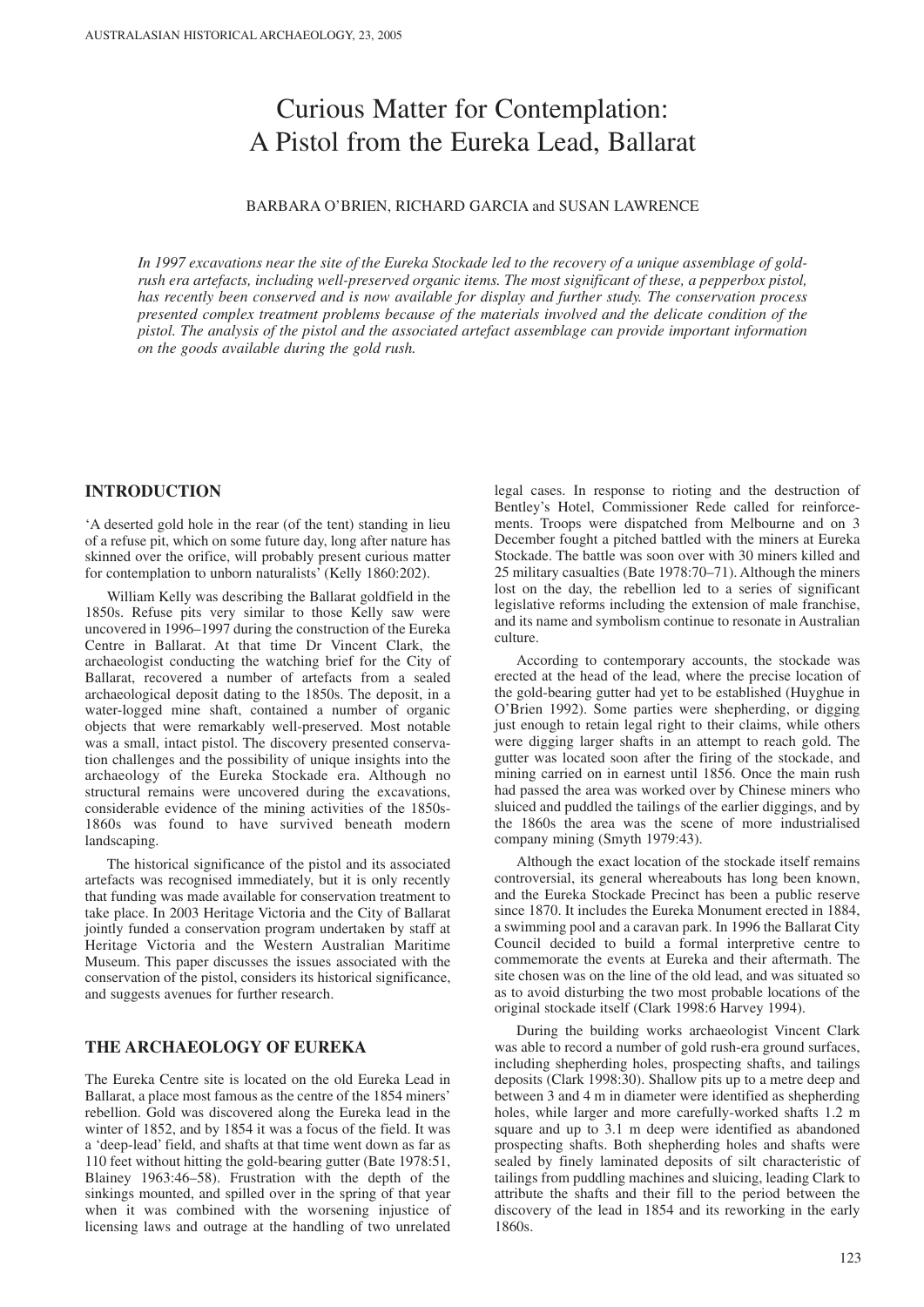The fill deposits within the pits and shafts contained numerous artefacts whose age is consistent with Clark's interpretation of the stratigraphy, and because of the moist conditions in which they were found, even organic artefacts were in very good condition. The artefacts included fragments of dark green cylindrical bottles, square case bottles, torpedo bottles, glass tumblers, blue-and-white transfer printed tablewares, leather footware, wooden tubs and tins for foodstuffs. The pistol discussed here was recovered from the fill of an intact prospecting shaft in Area H. The artefacts are essentially domestic rubbish which was disposed of by leaving it in abandoned pits. Although it is tempting to associate the pistol with the events of the Eureka Stockade, it is more likely that it too was domestic rubbish, discarded by someone leaving the field.

It was immediately recognised that the artefacts in the shaft were highly significant. Very few intact deposits from the 1850s have been excavated archaeologically in Victoria, and this assemblage is valuable because of its association with the gold rush, a period which reshaped Victoria culturally, industrially, and economically. Even more, the assemblage's direct association with the location of the Eureka Stockade, one of the most momentous events in Australian history, further adds to this significance. At the same time, to have organic artefacts so well preserved from a terrestrial site is highly unusual, and the archaeological recovery of a firearm even more so.

## **CONSERVATION**

All of the organic materials recovered from the shaft required conservation treatment to stabilise and maintain their condition. As funding for such treatment was not available at the time of the excavation, the artefacts were placed in cold storage as an interim measure. When funding did become available the conservation of the pistol had highest priority due to its historic significance and its unstable condition. However, before the pistol could be brought to a point where it could be safely handled and potentially displayed, a number of obstacles had to be overcome.

The first task was the identification of the pistol. In this case, the workings of the pistol outlined below were revealed through visual and radiographic examination undertaken before and during the course of conservation treatment. One of the most striking features of the pistol is the large barrel group which comprises six bores (or barrels) machined from a single block of steel (Figure 1). The barrel group is designed to rotate around a central rod, which screws into the standing breech on the frame. The barrel is secured to the rod by one pan-headed screw at the muzzle end and rotates in an anticlockwise direction, by virtue of a pawl and ratchet system. This refers to a pivoted bar adapted to engage and move the indexed, star-shaped machining at the rear of the barrel group when the trigger is pulled back. The bar hammer is of a standard, double-action or 'self-cocking' type, which means that pulling the trigger not only cocked the hammer, but allowed it to fall in a striking action. The frame, which is a single forging, houses the inner spring components as well as the trigger and hammer working mechanisms. These working mechanisms are covered with side plates, often engraved. Two curved, wooden panels form the handle grip, and these are fixed to the frame via a threaded, steel, circular head screw (with sleeve) and hexagonal nut system.

At the end of each barrel and set at right angles to it is a 'nipple' or vent hole, which communicates with each bore. During firing, each nipple was fitted with a small metal percussion cap. The nipples are partially covered by a close fitting shield, which extends forward from the breech and side plates, and functioned to prevent the percussion caps from being brushed or shaken off (Myatt 1981).

To fire the weapon, each barrel was muzzle-loaded with detonating powder and ball (and possibly wadding), after which the percussion cap with explosive was placed over each nipple. The trigger was pulled, causing the hammer to drop. This hit the percussion cap, sending a powerful flash down the vent and the weapon then fired. The barrel assembly was subsequently turned to bring the next bore into line and the procedure repeated (Wilkinson 1977, Hogg 1975).

This kind of weapon is a common kind of percussion pistol known as a pepperbox. Effective primarily as a close quarter self-defense weapon, pepperbox pistols first made their appearance in the late 1830s and were produced mainly for civilian use. They soon achieved popularity because of their multi-shot advantage over single or double-barreled pistols, but by the mid-1850s, they had been largely superceded by the popular Colt-style revolver (Wilkinson 1977, 1990:59–66). Pepperbox pistols actually represent one of several stages in the development of the percussion revolver. Generally, the term 'revolver' is only applied to a gun with a single barrel and rotating cylinder, and a multibarreled, rotating firearm of the same general type is known as a pepperbox pistol (Boothroyd 1970). Some early pepperbox models had four or six barrels which had to be rotated manually, but by the 1840s mechanisms had developed to the

#### **KEY**

- A Barrel group (6 bore)
- B Central rod
- C Nipple (vent hole)
- D Trigger
- E Trigger guard
- F Bar hammer
- G Trigger/hammer mechanisms (hatched)
- H Frame
- **Trigger spring** J Main spring showing fracture
- K Screw & nut assembly
- L Breech (dotted)

*Fig. 1: Drawing of pistol with various labeled parts.* 

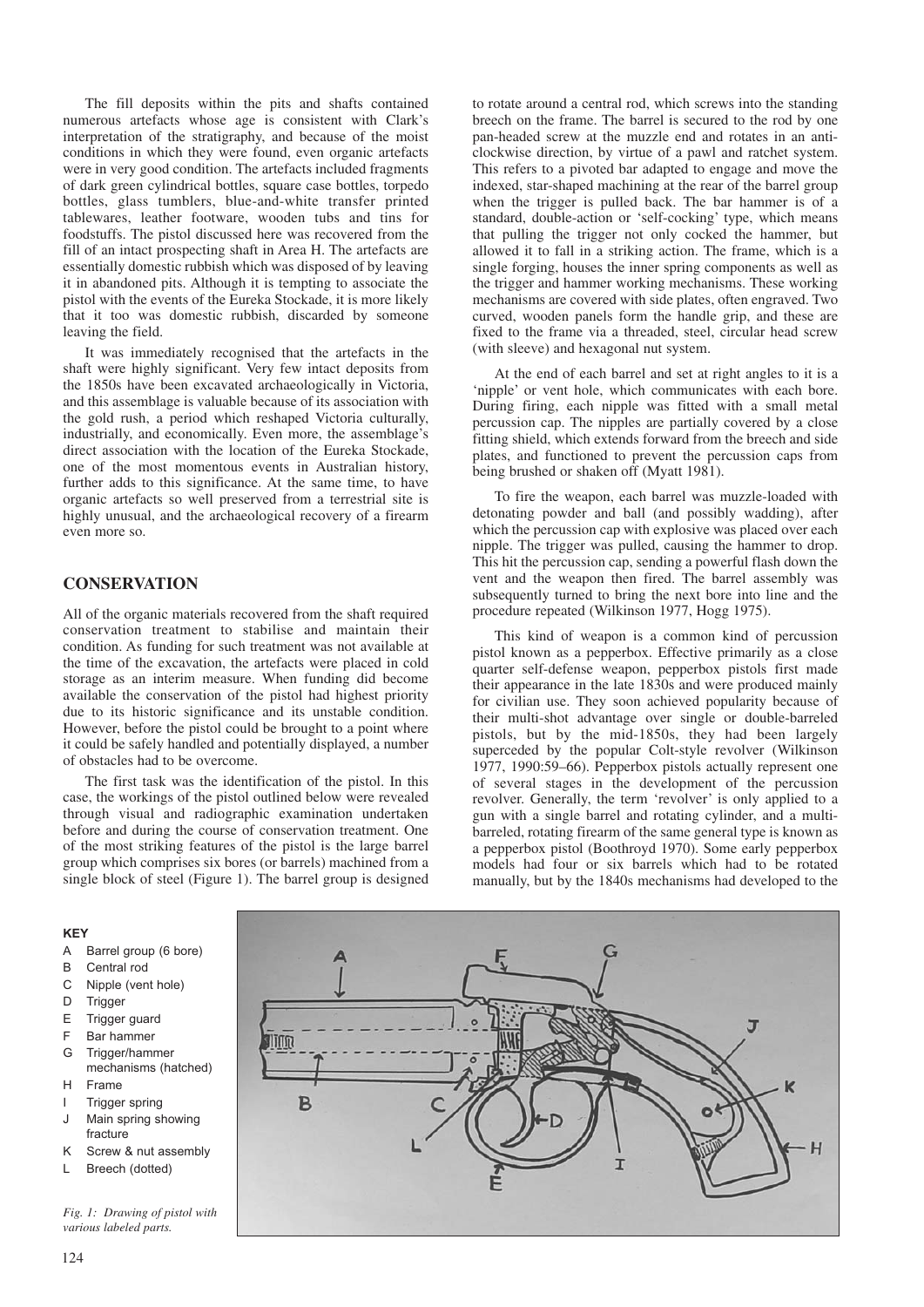stage whereby pressure on the trigger caused the barrels to rotate (Wilkinson 1990:66). The pistol found at the Eureka Lead site was of the latter type.

Once identified, the next step was to develop a treatment approach which would stabilize the pistol and hopefully reveal engraving or maker's marks, thus helping to establish provenance. Of concern was the fact that the pistol was comprised of materials with different treatment requirements. Specifically, the intention was to remove surface concretions and rust, and thereby facilitate dismantling so that appropriate and thorough treatments for the metal and wood components could be undertaken safely. To this end, the pistol was transported to Western Australia Maritime Museum (WAMM) Conservation Laboratory and a collaborative conservation treatment developed and undertaken by Barbara O'Brien (conservator at Heritage Victoria in 2003) and Richard Garcia (conservator currently at WAMM), the latter having extensive experience in the conservation of firearms.

#### **Condition**

Once the pistol had been relocated to WAMM, the condition of the pistol was examined in greater detail. The pistol was intact, but muddy and damp. All surfaces showed heavy concretions, rust and pebble/soil residues (Figures 2 and 3). One bore in the barrel group was almost completely occluded, the trigger guard and trigger were concreted together, and the hammer was corroded and fixed to the frame. Metal surfaces were generally pitted, while thin areas of metal, such as the



*Fig. 2: Image of pepperbox before conservation.*



*Fig. 3: Image of pepperbox before conservation.*

nipple shield appeared quite fragile The wooden panels appeared in reasonably sound condition apart from surface abrasions and losses along edges, however, the screw and nut assembly joining the wooden handle grips to the frame was extensively corroded and immovable.

Because of its concreted and fragile state, visualization of the inner components was not possible prior to conservation treatment. However, preliminary radiographs from 1997 revealed most of the metal was reasonably sound, and that the main spring located within the handle had been fractured. Other smaller inner springs appeared to be intact. X-rays, taken again in 2003, showed no discernable differences or changes in condition (Figures 4 and 5).



*Fig. 4: Radiograph of pistol showing internal components.*



*Fig. 5: Radiograph detail showing fractured mainspring.*

### **Treatment**

#### *Stage 1 – Removing concretions and rust*

The first approach considered was to remove surface concretions from the metal. This was done with a view towards dismantling of the pistol, as well as to reveal maker's marks or engraving if present. Gradually, surface concretions were removed through a combination of controlled heat application (via the tip of flame from an oxy-acetylene torch) to the wetted out metal surface, and mechanical cleaning, utilising fine dental tools and wooden skewers. The pistol was kept wet throughout (using water sprays and wet cloths) to facilitate the process as well as ensuring that the metal and wood were not overheated. Although images of pepperboxes often demonstrate elaborate engraving, maker's marks were not visualized on the barrel grooves and only faint lines and marks of engraving could be observed on the plate metal surfaces, which were generally quite pitted.

Periodically, WD-40® lubricant was sprayed into the bores and around the hammer and nipples to soften corrosion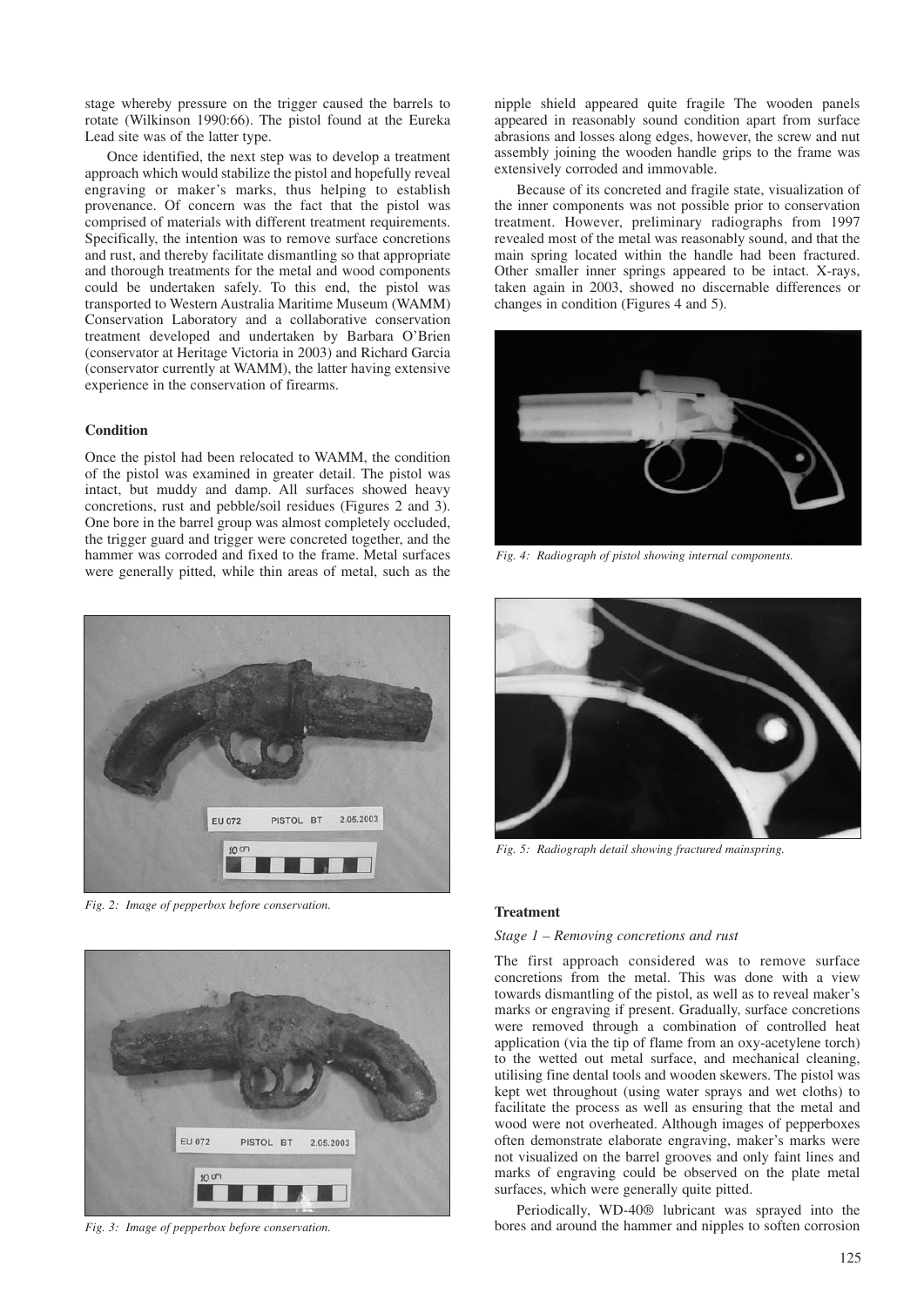

*Fig. 6: Cleaning the pistol in the ultrasonic bath.*

products. The pistol was also immersed periodically in an ultrasonic bath of tap water for the same purpose (Figure 6). Following this, hardened concretions and corrosion products were gradually removed using fine dental tools, Eventually, the nipples beneath the shield were exposed and the occluding concretions removed with fine twist drills. Finally, it was possible to rotate the barrel group and rod on its thread, and separate it from the breech for more effective cleaning of the inner star-shaped machining and bores. Thus, the first stage of dismantling was complete.

Debris within the bores was removed by slowly handtwisting an appropriate sized drill bit into the bore, removing and repeating the procedure with regular applications of lubricant. Once softened, a final clean of the bore chambers was achieved using lubricant and fine bore, nylon brushes (Figure 7). In the completely occluded bore, a small portion of metal from the wall of the barrel was lost when attempting to remove the last of the concretion. Given the perceived fragility of the steel in this area of the barrel group, no further attempts were made to remove remaining concretions.



*Fig. 7: Cleaning of bores with brush.*

#### *Stage 2 – Removing the handles*

The next stage focussed on dismantling and treating the inner pistol components. To do this, it was necessary to remove the wooden handle grips from the steel frame, and this posed quite a difficult problem. Not only were there resistant soil residues and pebbles covering the frame and the edges of the handle grips, but the screw and nut fastening them to the frame were highly corroded and their outlines virtually obscured with concretion. To help soften residues, the pistol was again immersed in the ultrasonic bath, and heat applied carefully to the metal frame, (using a provisional heat shield of wet cloth over the wooden components). These processes, combined with mechanical cleaning (using dental tools), made it possible to remove concretions and expose the join between the wooden handle and steel frame.

The next problem was how to remove the wooden handles once the edges had been delineated. Because it was so heavily corroded, it was not possible to undo the screw and remove the handle grips by conventional means. One approach was to sacrifice the screw by drilling off the head but this would have meant leaving the pistol disassembled or using a replacement screw to reattach the handles. Since it was felt to be important to preserve the integrity of the object by retaining all original components, it was decided to explore alternative approaches. It had been noted that some movement of the handle grips could be achieved by putting pressure on the screw remnants, so the screw was manoeuvred back and forth, which eventually caused one of the grips to loosen up and this was eased away from its contact with the metal frame. A fine hacksaw blade was then passed between the wooden grip and the metal frame, the screw was cut in half and the handle components carefully separated.

Finally, it was possible to visualise the inner components. The fracture in the steel main spring was apparent, and two corroded remnants of the trigger spring were found loose within the handle. Thankfully, the small spring attached to the pawl and ratchet system appeared intact and sound. Of more concern, the delicate trigger and hammer components showed hardened soil residues. Again, a combination of mechanical cleaning methods and lubrication with WD-40® was used to remove of most of the concretions and loosen up the working parts, including the hammer. The trigger components and pawl and ratchet system were deemed too fragile to endure much in the way of mechanical cleaning and these were left untouched after removal of most of the softened concretions using a brush and water.

#### *Stage 3 – Repair and reassembly*

It was decided at that point that stabilisation of most pistol components had been achieved. Possibly all working mechanisms could have been freed up but due to the fragile nature of delicate components it was decided not to pursue this approach. Consequently, all metal surfaces were degreased using acetone. The loose trigger spring components were repositioned and re-adhered using an acrylic resin adhesive (30 per cent w/v Paraloid B-72® in acetone). This was done as it was felt appropriate to retain all components in as near as possible to original positions, and to prevent them rattling around within the handle space and possibly causing damage (Figure 8). Likewise, the broken ends of the main spring were re-adhered using 30 per cent w/v Paraloid B-72® in acetone, and a pad of Ethafoam® was also placed beneath it for support. The two halves of the screw were welded together, the nut removed and the threads cleaned using WD-40®, heat and wire brushes.

The wood appeared to be in remarkably sound, solid condition apart from external surface abrasions, chipped edges and iron corrosion product staining. It did not appear deteriorated, moist or spongy, therefore, it was decided to coat the wooden handles with Beckett's microcrystalline wax in white spirits, and monitor them for any dimensional changes, at least in the short term. The pistol was then reassembled and packed into a custom-made archival box for its return to Heritage Victoria Conservation laboratory in early October 2003.

After several weeks, it was noted that the wooden handle grips were beginning to show signs of shrinkage. The screw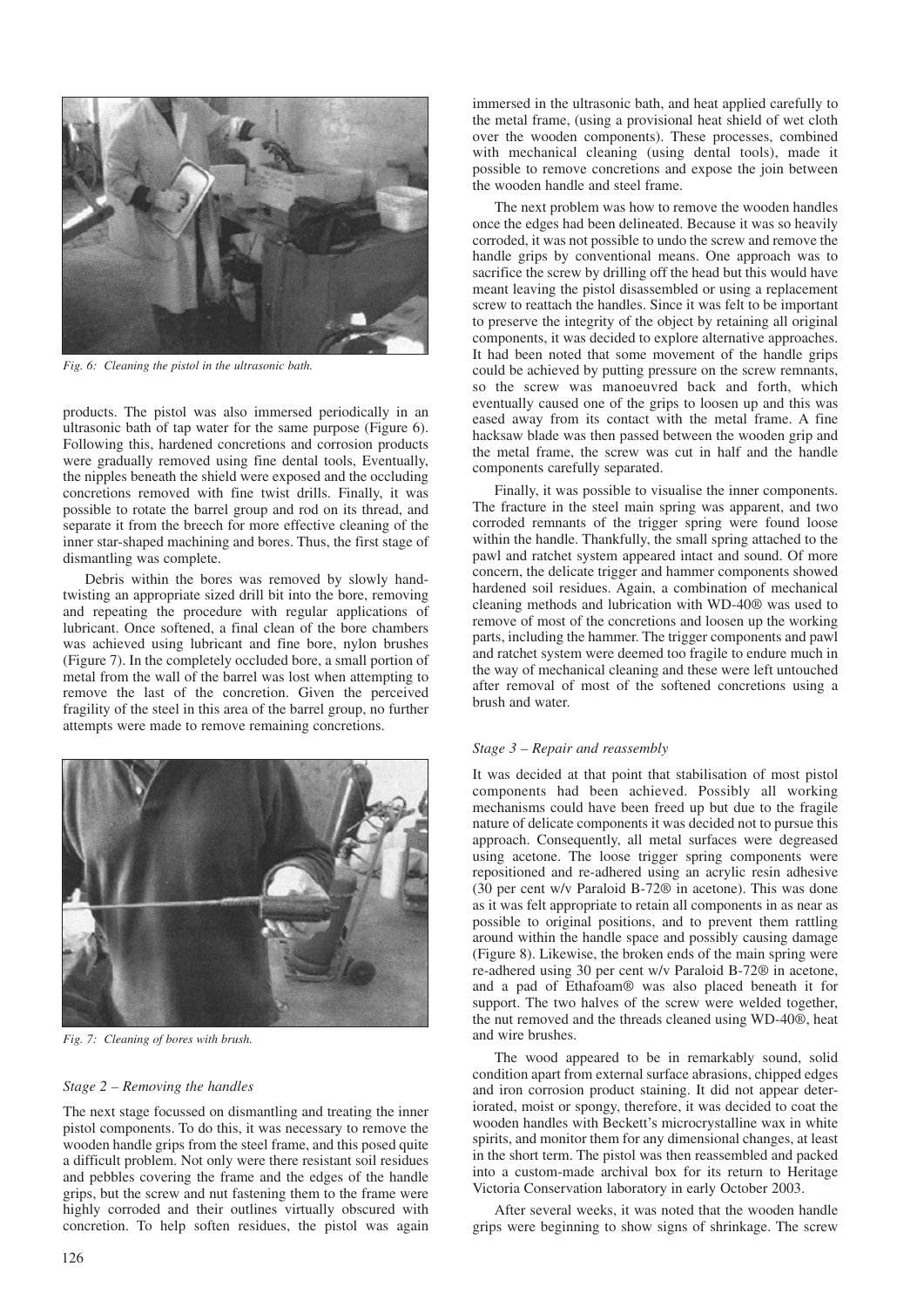

*Fig. 8: Image of pistol after conservation and before reassembly.*

and nut assembly were duly dismantled, the grips removed and as much wax removed as possible. Over several months, the handle grips were placed in increasing concentrations of PEG 400 (polyethylene glycol), then PEG 3350 in purified water, with a view to imparting strength and dimensional stability to the deteriorated wood. Once impregnation was achieved, the grips were dried in a freezer at  $-20^{\circ}$ C until stable weights were achieved. Once this phase of treatment was complete, the pistol was reassembled using a barrier of Mylar® sheet between the wood handles and metal frame, to protect the latter from the slight acidity of the PEG (Figures 9 and 10).

The pistol is currently housed in a secure, environmentally controlled storage facility at the Heritage Victoria Conservation Laboratory. It is deemed to be stable, although it will continue to be monitored for change. It remains fragile, however it is able to be handled and displayed for periods under appropriate conditions. From this viewpoint, the



*Figs 9 & 10: Pistol after treatment.*

treatment of this important heritage artefact is felt to be successful in terms of solving complex treatment problems pertaining to different materials, and in establishing the opportunities for collaborative approaches between different institutions and disciplines.

## **RESEARCH POTENTIAL**

#### **Guns on the Goldfields**

Now that the pistol has been conserved, its significance and research potential can be properly assessed. In the first instance, the pistol is an example of the kind of personal item owned by many people at the time. Firearms were not at all unusual on the diggings, and are well-documented historically. They were carried by many new arrivals, and were among the lists of goods for sale in many goldfields shops (Kelly 1860). One group of four men traveling to the newly-discovered Mt. Alexander goldfield in 1852 carried with them four pistols, a rifle, and a ball gun in addition to a bowie knife and a 'life preserver' or weighted cane (Annear 1999:56). A popular ritual in the early days of the gold rush was to fire the guns into the air each night. Many residents of the goldfields described the cacophony that resulted, and Edward Snell claimed to have counted as many as 1500 shots fired on a typical evening in Bendigo (Snell and Griffiths 1988). Seweryn Korzelinski, a Polish army officer and veteran of the 1848 revolutions, likened it to flanking fire (Korzelinski 1979:64).

Some attributed the gunfire to a lucky discovery, some thought it was a warning to potential marauders, and others suggested that firing, cleaning and reloading were necessary to keep the gunpowder dry in damp conditions. Korzelinski commented acerbically that 'many of the diggers have had little experience with firearms and were as proficient in handling them as I would be if told to change a baby' (Korzelinski 1979:64). He was understandably concerned by the dangers presented, and was on one occasion nearly killed by a random shot. Eugene von Guerard had few such qualms however, and he and his friends happily celebrated an anniversary with 'huge bonfires and much firing of guns' (Tippin 1982:54).

Aside from these exuberant displays, goldseekers believed that guns would have many uses along the roads to the diggings and on arrival. The fear of bushrangers was very real, particularly along stretches of road such as that passing through the Black Forest between Gisborne and Woodend. As early as 1851 it had acquired the reputation of being 'a dismal looking place, and one where a gang is most likely to resort to' (*Melbourne Argus*, Nov. 1851). Members of Korzelinski's party were held up there, and von Guerard on his way to Ballarat met other victims of bushrangers. Thieves were also rumoured to abound on the diggings themselves, and could even be so bold as to slit a tent and steal the contents while the owner was at the front (Korzelinski 1979:137). The nightly display of firepower was allegedly a deterrent to such activities. The ever-prudent Korzelinski relied on a club for protection in case of attack, because 'it is difficult to aim and easy to miss in the dark with a firearm' (Korzelinski 1979:62). He also felt a dog was more effective in guarding a tent. It would keep watch while the miner slept, and its barking would wake the miner and chase away whoever approached unannounced (Korzelinski 1979:63).

Miners also used guns in the pursuit of game. In the earliest days on the diggings, before gardens and domestic animals extended the diet, the regular fare was mutton, damper and tea. Any native birds and animals that could be added to the pot were very welcome. Von Guerard and his friends hunted bandicoot, snipe, and wild turkeys while living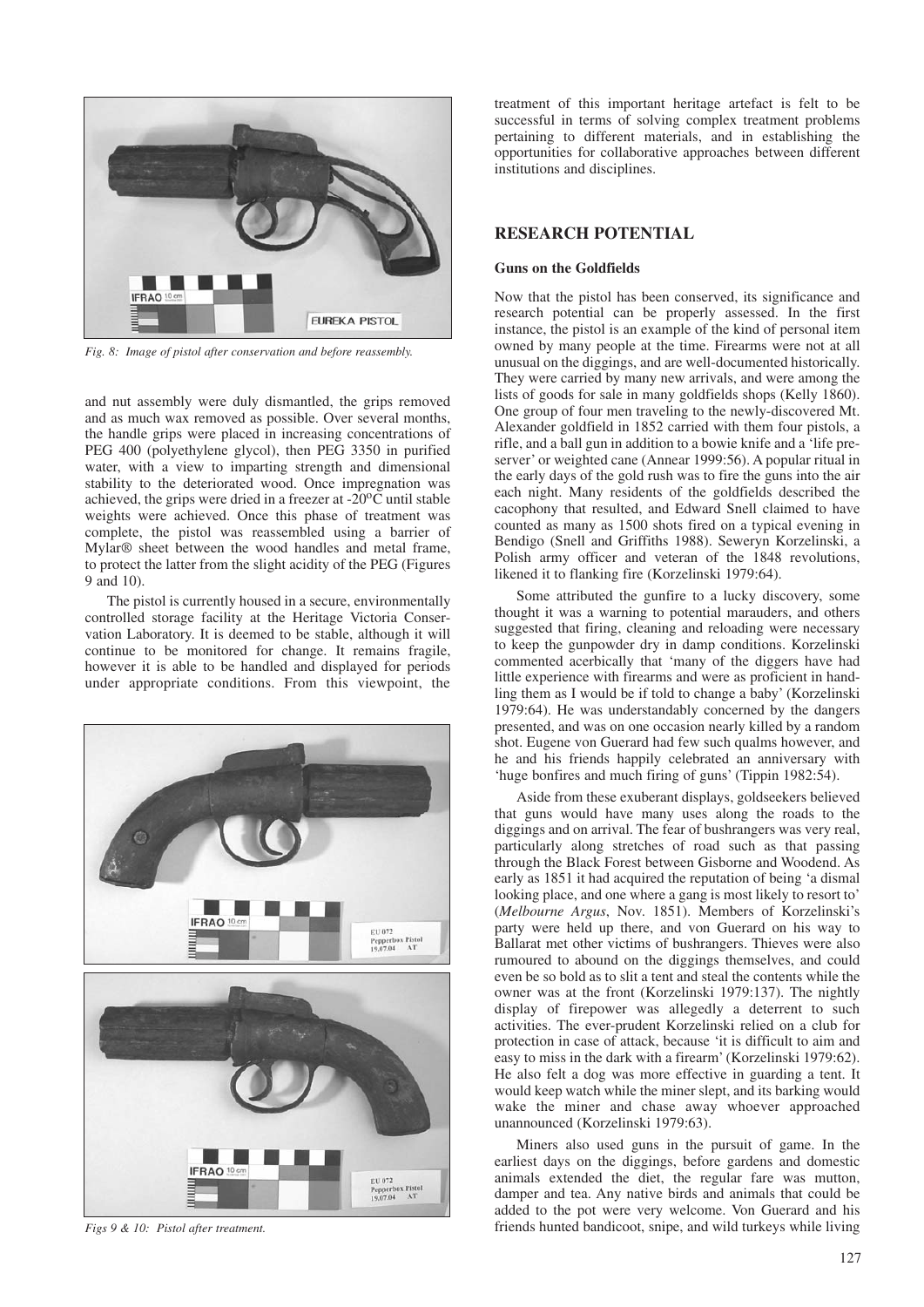on the Ballarat diggings (Tippin 1982:59). Others ate parrots and cockatoos baked into pies, and of course kangaroos and wallabies, though the latter were rapidly depleted around a new diggings (Annear 1999:110–111). Korzelinski (1979:63) thought hunting was most useful while on the road so that the quantity of provisions carried could be reduced, and presumably because game could be found more reliably where the number of diggers was less.

Despite their widespread documentation in historical accounts, no firearms have been recorded archaeologically from goldfields or gold-rush era sites in Victoria. The pistol recovered from Eureka is thus a unique archaeological example of a once-common item. Anecdotal evidence suggests that firearms are much more frequently found by prospectors and metal detector enthusiasts (Foster 2000). Jim Foster, a metal detector enthusiast, has written of finding a pepperbox pistol on the diggings, while other kinds of firearms have also been recovered, including flintlock muskets and revolvers. It is even more common for detectorists to recover the lead shot and cartridges fired. Foster notes that the evolution of firearm technology 'can be easily traced through the projectiles fired by these weapons on the gold fields around Australia'. He states that musket balls and the percussion caps that replaced them are most common on the earlier Victorian and New South Wales fields. The .44 and .45 caliber balls, some with rifling, that were introduced for the Colt-style revolvers in the 1850s are also found on these fields. The Palmer River goldfield in North Queensland, rushed in the 1870s, is typified by percussion caps and the large shot of the new Snider breech loading rifle, while the Western Australian gold fields of the 1890s produce centrefire cartridges. While Foster is able to describe some patterning in firearm distribution, finds made by nonprofessional archaeologists are rarely well-documented. In contrast, the Eureka pistol is not only securely provenanced to 1850s Ballarat, but all of the other artefacts found in association with it are also available for study.

### **Gold Rush rubbish**

The assemblage recovered from the Eureka Centre site, including the material recovered from the shaft, is described in Clark's 1998 report, but as he notes (Clark 1998:34), the analysis undertaken at the time of the excavation was not exhaustive, and further assessment is needed. Despite the limitations of the existing information, it is apparent that the pistol and its associated artefacts are rich in research potential.

As a collection representing gold-rush Ballarat, they have much to contribute to understandings of social history of the era. However, one restriction on the kinds of analysis possible is the discard context of the assemblage. It is a secondary refuse deposit which cannot be attributed to specific buildings or households. As William Kelly's quote suggests, open shafts were convenient receptacles for the rubbish of nearby households and casual passers-by (Kelly 1860:202). The area excavated at the Eureka Centre site was close to what was then the line of the main Ballarat-Melbourne road, and it can be assumed that there was considerable scope for a range of sources to have contributed to the rubbish in the shaft. Finegrained analyses of status, ethnicity, and gender are probably not therefore feasible.

Nevertheless, at a more general level the assemblage has much to say about goods in a prosperous regional Victorian centre at the height of the gold rush. Most of the glass was from dark olive green bottles in square and cylindrical forms, with very few torpedo-style bottles. One bottle seal from a Bordeaux Champagne Cognac bottle was also found. The ceramics were predominantly British blue-and-white transfer printed earthenwares, with some Chinese storage jars. Other domestic items recovered included fragments of a cast iron kettle, a bone-handled table knife, and a complete small wooden tub, which has also now been conserved. The tub is 25 cm in diameter at the top and 21 cm at the base, and is 15 cm high. Portions of other wooden tubs were also recovered, one 40 cm high, and others too fragmentary for their size to be determined. Several masses of leather, probably boots, were also found in the shaft, together with a small quantity of butchered bone. Surprisingly, one category of good that appears to be absent is clay tobacco pipes. Tobacco smoking was known to be ubiquitous on the gold fields, and the clay pipes used are generally found in assemblages of this period so this raises interesting questions about the nature of rubbish disposal.

This is one of the most tightly-dated assemblages of the mid-nineteenth century yet recovered from terrestrial sites in Victoria, and can be used a benchmark for analysing both earlier and later assemblages. This will be particularly useful when trying to characterise the earlier components of multiperiod sites such as the Fox and Hounds, and the later components of sites such as 300 Queen Street, both in Melbourne. As a regional assemblage, it also provides valuable comparable data for inner-Melbourne sites such as Casseldon Place.

The Eureka assemblage may also be an important collection for more detailed investigations into taphonomic issues on historic sites. Recent work by Adams (2003) in particular has begun to challenge the often unstated assumption that goods excavated on historic sites were essentially new when discarded. Adams has begun to quantify and demonstrate that, as many have suspected, this is not the case at all. Comparing the age of the ceramic and glass portions of the Eureka assemblage could add to this discussion, while also providing insights into consumption processes during the gold rush. Were the transfer-printed tablewares, as durables, significantly older than the more 'disposable' glass bottles? Was recycling of bottles apparent? In a highly-mobile diggings society, were all goods (even firearms) equally disposable?

# **CONCLUSION**

The conservation of the waterlogged artefacts from the Eureka Centre has been crucial to their continued survival, and represents a vital first step in the analysis and interpretation of this important assemblage. The techniques used in the conservation process have demonstrated that it is possible to successfully treat complex multi-component objects without compromising their archaeological integrity. The process has also demonstrated the value of inter-agency co-operation in such cases as it can bring together professionals with the complimentary range of skills necessary to effect treatment. Now that the conservation has been completed, it is hoped that the full potential of this material can be realised, and that it can be brought to a much wider audience.

## **BIBLIOGRAPHY**

- ADAMS, W. H. 2003. 'Dating Historical Sites: The Importance of Understanding Time Lag in the Acquisition, Curation, Use and Disposal of Artifacts', *Historical Archaeology* 37(2):38–64.
- ANNEAR, R. 1999. *Nothing But Gold: The Diggers of 1852*, Text Publishing, Melbourne.
- BATE, W. 1978. *Lucky City: The First Generation at Ballarat*, Melbourne University Press, Melbourne.